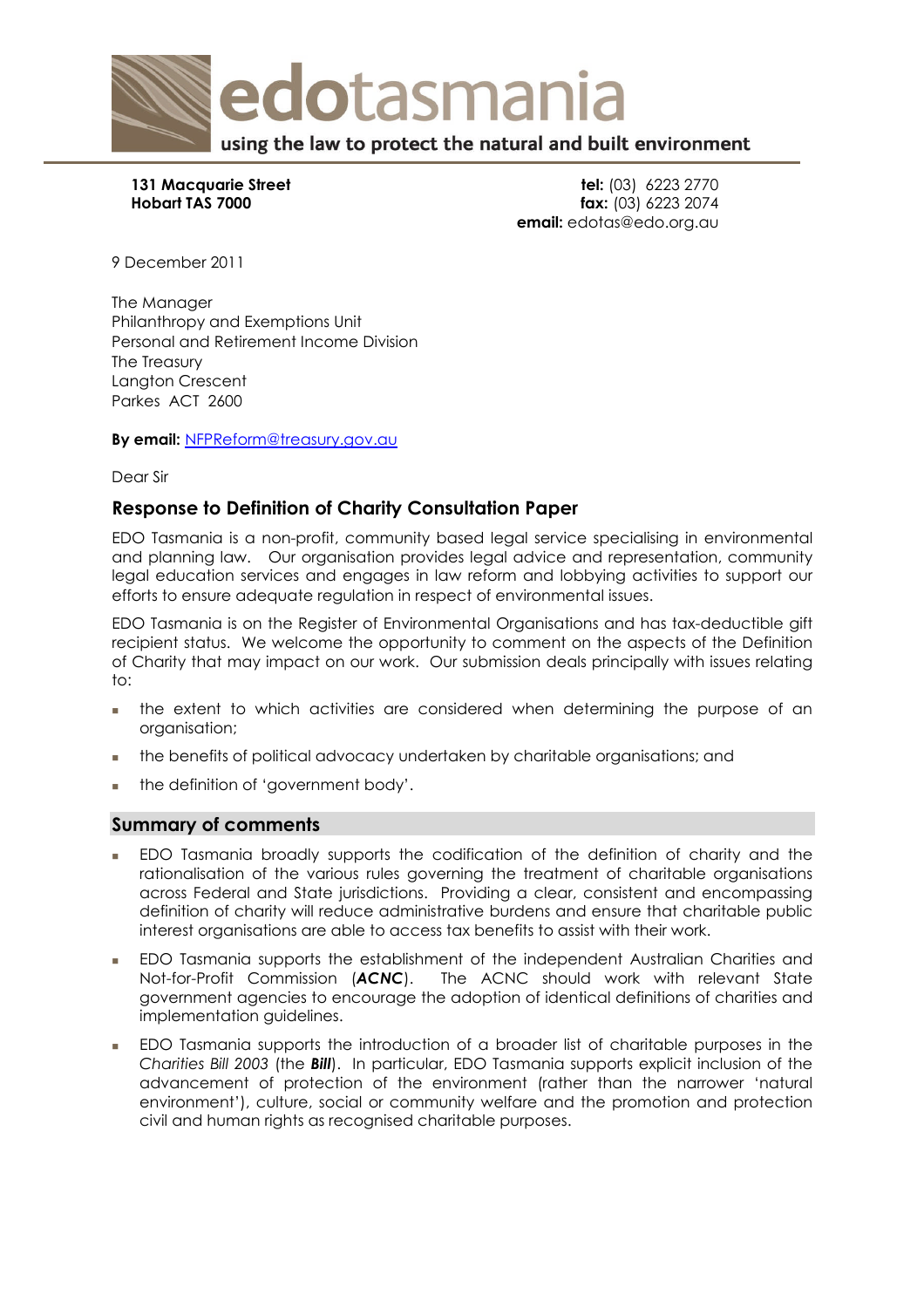- EDO Tasmania recommends that organisations that are recognised as having a charitable purpose be able to engage in political activities, such as law reform, advocacy and political comment, provided such activities are directed to achieving their charitable purposes.
- EDO Tasmania recommends that a definition of 'controlled by government' be introduced to clarify that organisations that receive funding from government, but whose activities are not subject to direct control by government, are not ineligible for charitable status.
- EDO Tasmania also recommends that the definitions relevant to recognition as a Public Benevolent Institution be modernised.

# **Charitable purposes**

#### *The significance of charitable status*

As acknowledged in the Consultation Paper, charities and the not-for-profit sector are "*a key part of the Australian community and economy*." The public interest work of nongovernment organisations (*NGOs*) provides immeasurable benefits for government and the broader community in a wide range of areas. In recognition of the value of this work in addressing community needs which would not otherwise be met, many NGOs are afforded some degree of charitable status and, consequently, favourable tax treatment.

It is fundamental to the continuation of their work that charitable NGOs are able to access tax benefits to maximise the resources available to pursue their objectives. For example, charitable status can allow organisations to attract tax-deductible donations, to offer more favourable employment conditions (such as fringe benefits and salary sacrificing) and to afford suitable premises through rate rebates and other concessions. Providing public interest NGOs with greater certainty as to what is considered charitable will also assist in reducing the compliance burden (and associated administrative costs) currently faced by the sector. This was confirmed by the recommendations of the 2010 *Australia's Future Tax System* report that the tax concession framework be simplified and made to better reflect community values.<sup>1</sup>

 For all these reasons, EDO Tasmania strongly supports moves to provide a clear, consistent and encompassing definition of charity.

## *Codification vs policy guidance*

EDO Tasmania supports the adoption of a broad definition within a Charities Act, with further, detailed guidance in relation to the meaning of 'public benefit' and 'charitable purpose' to be provided by the ACNC.

A clear, broad recognition in legislation, supported by more detailed guidance in policy documents, will reduce the administrative burden currently faced by many organisations in demonstrating that they satisfy the requirements for achieving charitable status. Leaving detailed guidance to policy documents, rather than attempting to codify all possible purposes in legislation, will provide greater flexibility and allow notions of 'charitable purposes' to adapt to changing community attitudes.

#### *Public interest environmental organisations*

Over the past few decades there has been an increasing recognition of the public benefits associated with maintaining a healthy environment, and the interdependence of natural resources and human activities.[2](#page-1-1) Issues relating to pollution, water management, climate change and protection of agricultural resources are properly recognised as human rights

<span id="page-1-1"></span><span id="page-1-0"></span><sup>1</sup> Commonwealth of Australia, Australia's Future Tax System, Part 2 – Detailed Analysis, B3-1, 2010

<sup>2</sup> See, for example, Articles 1, 2 and 4 of the *Draft Principles on Human Rights and the Environment 1994*.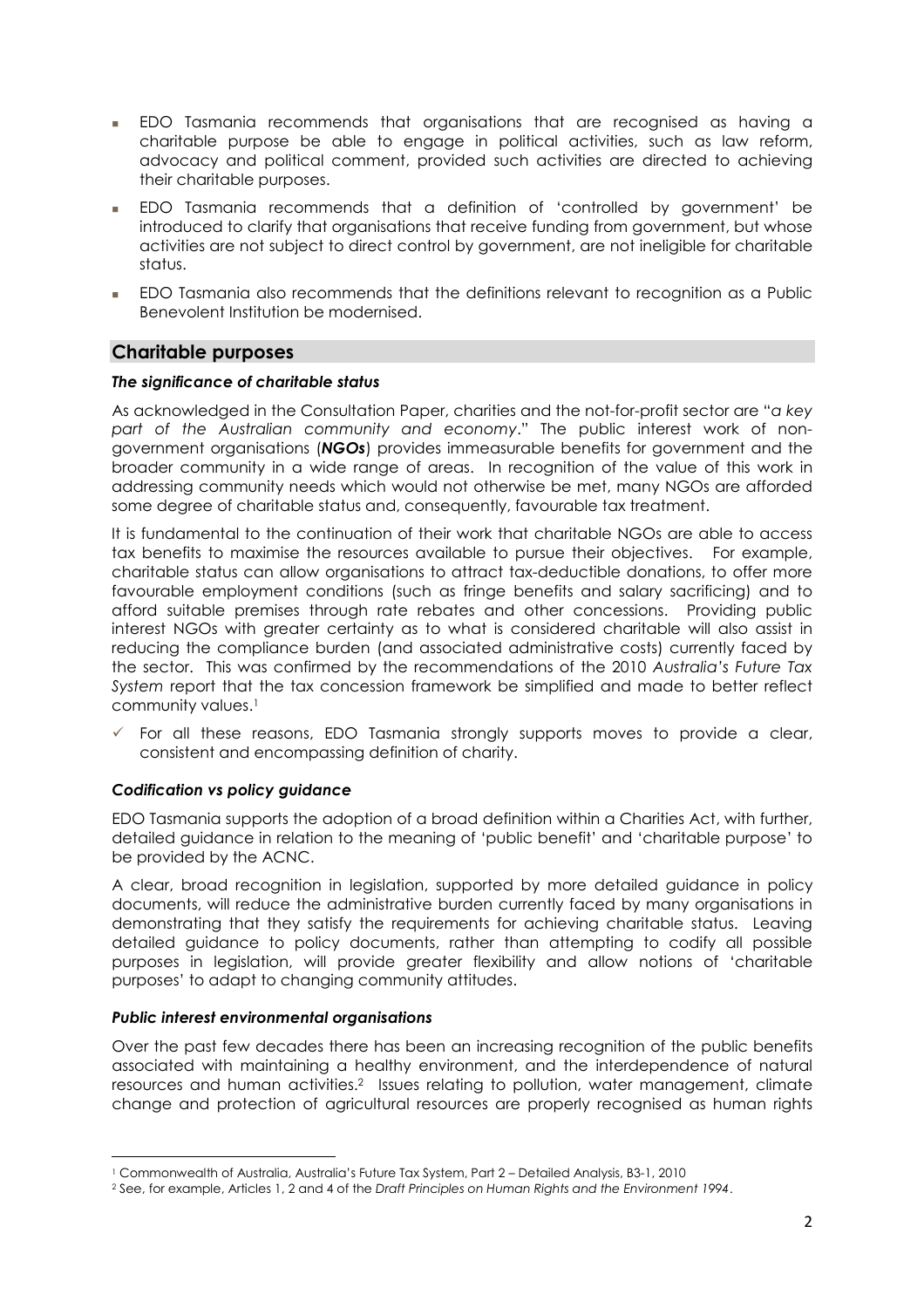issues. Equally, many of those issues impact disproportionately on the most disadvantaged members of society[.3](#page-2-0) 

As a consequence, it is now commonly accepted that the activities of environmental NGOs can be considered charitable, and have both direct and indirect benefits for the community. EDO Tasmania therefore supports the proposal in the Bill to expand the traditional *Pemsel* heads of charit[y4](#page-2-1) and explicitly include protection of the environment as a charitable purpose.

However, EDO Tasmania believes that the wording in clause 10 of the Bill, "the advancement of the natural environment", is too narrow. The emphasis on natural environment ignores the complex interactions of communities, industry and the environment, and the role of planning development in achieving environmental outcomes. It is important that work to protect or manage the built environment is also recognised as a legitimate activity for a charitable organisation. This is consistent with the broad definition of 'environment' in the *Environment Protection and Biodiversity Conservation Act 1999*.[5](#page-2-2) 

 EDO Tasmania recommends that the list of charitable purposes in clause 10 include "advancement of the protection of the environment".

#### *Public benevolent institutions*

Where a not-for-profit organisation's objectives and activities are directed to public interest matters, the organisation should be afforded the most favourable tax treatment possible. Favourable tax treatment allows the organisation to do more with limited resources, a benefit which is ultimately enjoyed by the community that is assisted by the organisation.

Currently, no EDO office is recognised as a Public Benevolent Institution, on the basis that our services are not considered to provide "immediate and direct relief of suffering, distress and helplessness of people."[6](#page-2-3) 

As outlined above, the work of environmental organisations have both direct and indirect impacts on the health and well-being of affected communities. EDO Tasmania urges the government to reconsider the application of its PBI criteria, to allow a broader focus on relief of *community* suffering, rather than individual suffering.

As advocated in the previous Charity Definitions Inquiry, a simple, workable solution would be to replace the Public Benevolent Institution category with a new class of Benevolent Charity, being a charity whose dominant purpose is to benefit, directly or indirectly, those whose disadvantage prevents them from meeting their needs.

 $\checkmark$  Though not explicitly part of this inquiry, EDO Tasmania urges the government to modernise the legislative definition of Public Benevolent Institution.

## *Purposes vs activities*

The Consultation Paper acknowledges that there has been confusion in the distinction between an organisations' purpose and its activities when determining whether the organisation is "charitable".

EDO Tasmania agrees that this is a complex distinction, but considers it important to ensure that charitable status is not denied to an organisation that is involved in some activities which are not considered charitable in their own right, but serve to support and assist the organisation to further its charitable purpose. Consideration of the activities of the organisation should only occur where they assist in clarifying any ambiguity in the stated

<span id="page-2-0"></span><sup>3</sup> For more discussion of this issue, see EDO NSW and EDO Vic. 2009. *Protection of Human Rights and Environmental Rights in Australia: Discussion Paper.*<br>4 *The Commissioners for Special Purposes of Income Tax v Pemsel [1891] AC 531*<br>5 Section 3(1), *Environment Protection and Biodiversity Conservation Act 1999* 

<span id="page-2-2"></span><span id="page-2-1"></span>

<span id="page-2-3"></span>

<sup>6</sup> Advice to EDO NT when its PBI status was revoked in 1999.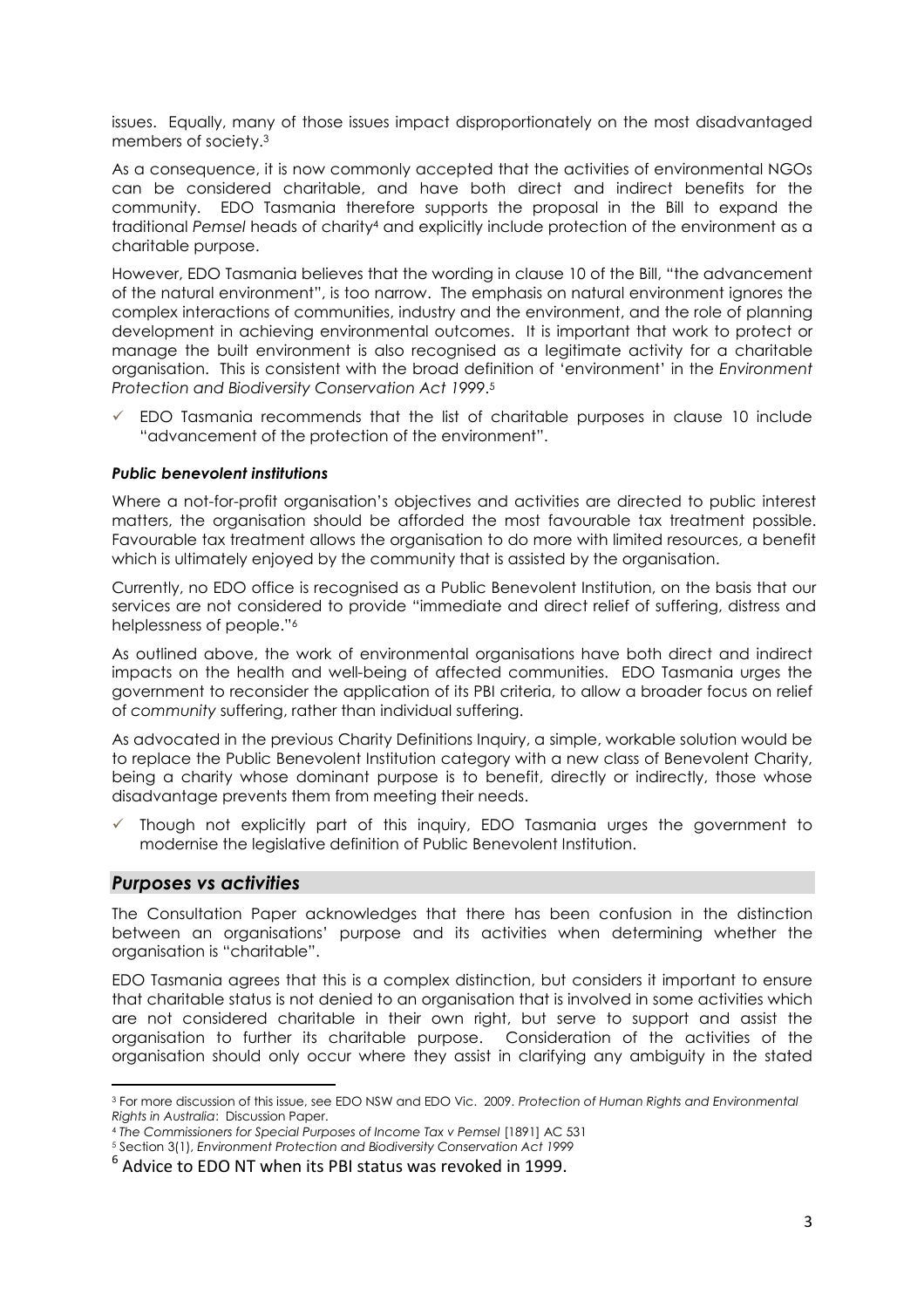objectives of the organisation. This is consistent with the position adopted in cases such as *Public Trustee v Attorney-General of New South Wales & Ors*.[7](#page-3-0) 

 $\checkmark$  EDO Tasmania supports an approach in which charitable status is determined on basis of the purpose of an organisation only.

#### *Achieving a charitable purpose*

The *Charities Bill 2003* currently seeks to prevent a charitable entity from engaging in any activities that "do not further, or are not in aid of, its dominant purpose;"

It is important that all the activities of a charitable organisation are viewed in the context of the purpose(s) to which the activities are directed. As pointed out in the Arnold Bloch Leibler submission to the previous *Charities Bill 2003* inquiry[8:](#page-3-1) 

*[To] divorce the activities which a charitable body undertakes from its charitable purposes, ie: the context in which the activities are conducted, is to potentially misconstrue them and place undue weight on the nature of a particular act or activity as opposed to the purpose for which it is conducted.* 

As noted in the Consultation paper, the High Court recently confirmed, in *Commissioner of Taxation v Word Investments9*[,](#page-3-2) that the activities undertaken by a charitable entity need not be intrinsically charitable. The relevant consideration is, therefore, whether the activities in question are "in furtherance of the entity's charitable purpose."

Any concerns regarding the adverse impacts from narrowing the scope of disqualifying purposes and allowing NGOs to engage in political advocacy in the furtherance of their objectives (discussed below) should be addressed by the requirement that the organisation itself must still demonstrate that it is furthering an accepted 'charitable purpose'.

As discussed below, many NGOs recognise that political engagement is essential to systemic reform and regularly undertake advocacy activities. This allows the organisation to achieve long term solutions, rather than short-term, single issue remedies for the problems faced by their clients or members.

- $\checkmark$  While principally relevant to the activities, rather than the purpose, of a charitable organisation, EDO Tasmania considers that a charitable organisation that has systemic advocacy in support of its charitable purposes as an explicit objective should not be disqualified from achieving charitable status.
- $\checkmark$  EDO Tasmania supports the development of clear guidance on this issue by the ACNC.

## **Benefits of political advocacy**

A vibrant democracy requires equal opportunities for competing interests to engage in debate and influence policies. In the *Aid/Watch* decision[10,](#page-3-3) the High Court held that traditional common law position that "political activities" disqualified an organisation from being considered charitable did not take account of the Australian Constitution, and the inherent right of constituents for agitation and communication about matters affecting government, politics and policies.

Many charitable organisations play a critical role in the development of policies and laws in Australia. Such organisations have strong community links and are well placed to identify

<span id="page-3-0"></span><sup>7</sup>*Public Trustee v Attorney-General of New South Wales & Ors* (1997) 42 NSWLR 600 at p 609- 10:- "The objects of the body are to be found in its constitution. This contains a statement of "objectives" preceded by a set of "principles underlying council policy":…I consider the correct approach is to look to the constitution…[which] provides a coherent statement of the [body's objects]… and to use extrinsic evidence of activities only if there be ambiguity and only to the extent necessary to resolve it."

<span id="page-3-1"></span><sup>8</sup> Arnold Bloch Leibler submission to Board of Taxation on behalf of various environmental NGOs. 2003. Available at www.taxboard.gov.au/content/reviews\_and\_consultations/definition\_of\_a\_charity/submissions/Arnold\_Bloch\_Leibler

<span id="page-3-2"></span><sup>&</sup>lt;u>.pdf</u><br>? Commissioner of Taxation v Word Investments [2008] HCA 55

<span id="page-3-3"></span><sup>&</sup>lt;sup>10</sup> Aid/Watch Incorporated v Commissioner of Taxation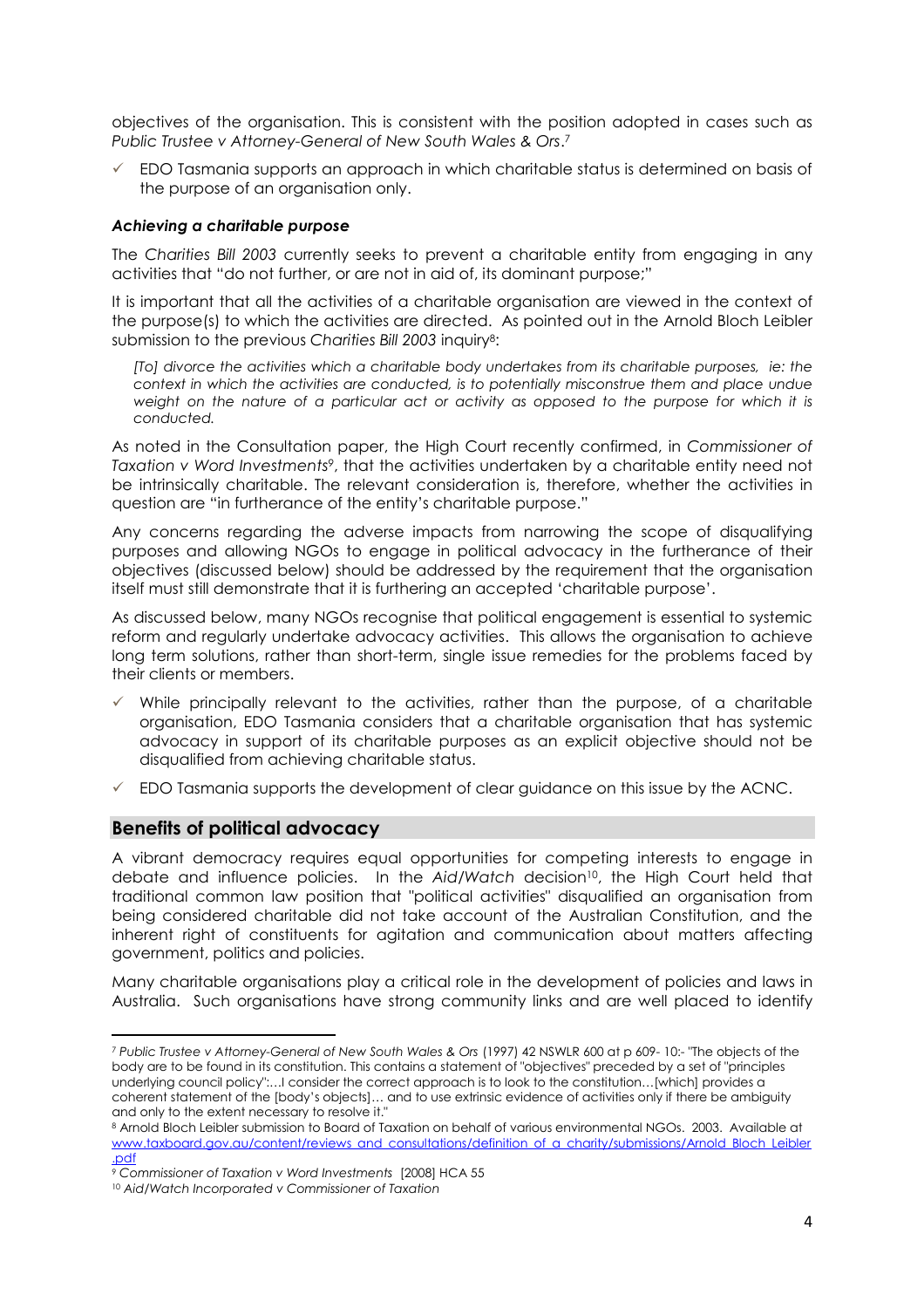community needs and comment on the effectiveness of political responses. The recent Productivity Commission report on the *Contribution of the Not-for-Profit Sector[11](#page-4-0)*, have consistently recognised that charities perform a vital function in raising public awareness, representing causes of their clients and interest groups and providing expert advice and opinions to government on the best policy approaches to address systemic problems identified by their work.

Without dismissing the many benefits of on-ground environmental work, many environmental NGOs have engaged in advocating for best practice environmental law and policy, which necessarily involves advocating for changes to either the law or government policy, as a means to achieve longer-term environmental benefits. Changes to laws in relation to environmental impact assessment, climate change adaption and water management have often been the direct result of lobbying efforts by environmental groups.

The *Report of the Charities Definition Inquiry* in June 2001 also noted that "advocating on behalf of those the charity seeks to assist, or lobbying for changes in law or policy that have direct effects on the charity's dominant purpose, are consistent with furthering a charity's dominant purpose. We therefore recommend that such purposes should not deny charitable status provided they do not promote a political party or a candidate for political office."

# **Charities engaging in 'political' activities**

The *Charities Bill 2003* attempts to regulate the involvement of charities in political activities by specifying purposes which will make an organisation ineligible for charitable status:

#### *8 Disqualifying purposes*

*(1) The purpose of engaging in activities that are unlawful is a disqualifying purpose.* 

- *(2) Any of these purposes is a disqualifying purpose:*
- *(a) the purpose of advocating a political party or cause;*
- *(b) the purpose of supporting a candidate for political office;*
- *(c) the purpose of attempting to change the law or government policy;*

*if it is, either on its own or when taken together with one or both of the other of these purposes, more than ancillary or incidental to the other purposes of the entity concerned.* 

In its recent report on the Charities Law Reform Project<sup>12</sup>, Changemakers Australia commented that:

*[O]nly charities have faced limitations on their ability to advocate, due to charity law. Trade unions, industry associations and many think tanks are eligible for tax concessions, but with no limit to the type or extent of their "political" activities. This has left charities vulnerable to attack when they participate in the policy process, particularly when charities come up against powerful economic interests or policy makers themselves.* 

The project found that the common law restrictions on 'political' activity had a negative impact on active charities and philanthropic charities that sought to fund the activities of other charities. None of the NGOs interviewed for the project was prevented from undertaking advocacy, but many reported that uncertainty about the level of lobbying they could engage in without jeopardising their charitable status affected their willingness to get involved in political advocacy. Philanthropic charities also raised concern that providing funds for advocacy and law reform projects could compromise their charitable statues[.13](#page-4-2)  Reluctance of such organisations to provide funding has often meant that resources are not available to undertake advocacy work that charitable organisations consider necessary.

<span id="page-4-0"></span><sup>11</sup> Productivity Commission. 2010. Research Report. *Contribution of the Not-for-profit Sector.* Available at www.pc.gov.au

<span id="page-4-2"></span><span id="page-4-1"></span><sup>12</sup> Changemakers Australia. March 2011. *Freedom to speak, capacity to act: Charities Law Reform Project, Removing the barriers to Advocacy.* Available at www.changemakers.org.au/projects and resources 13 Ibid. p9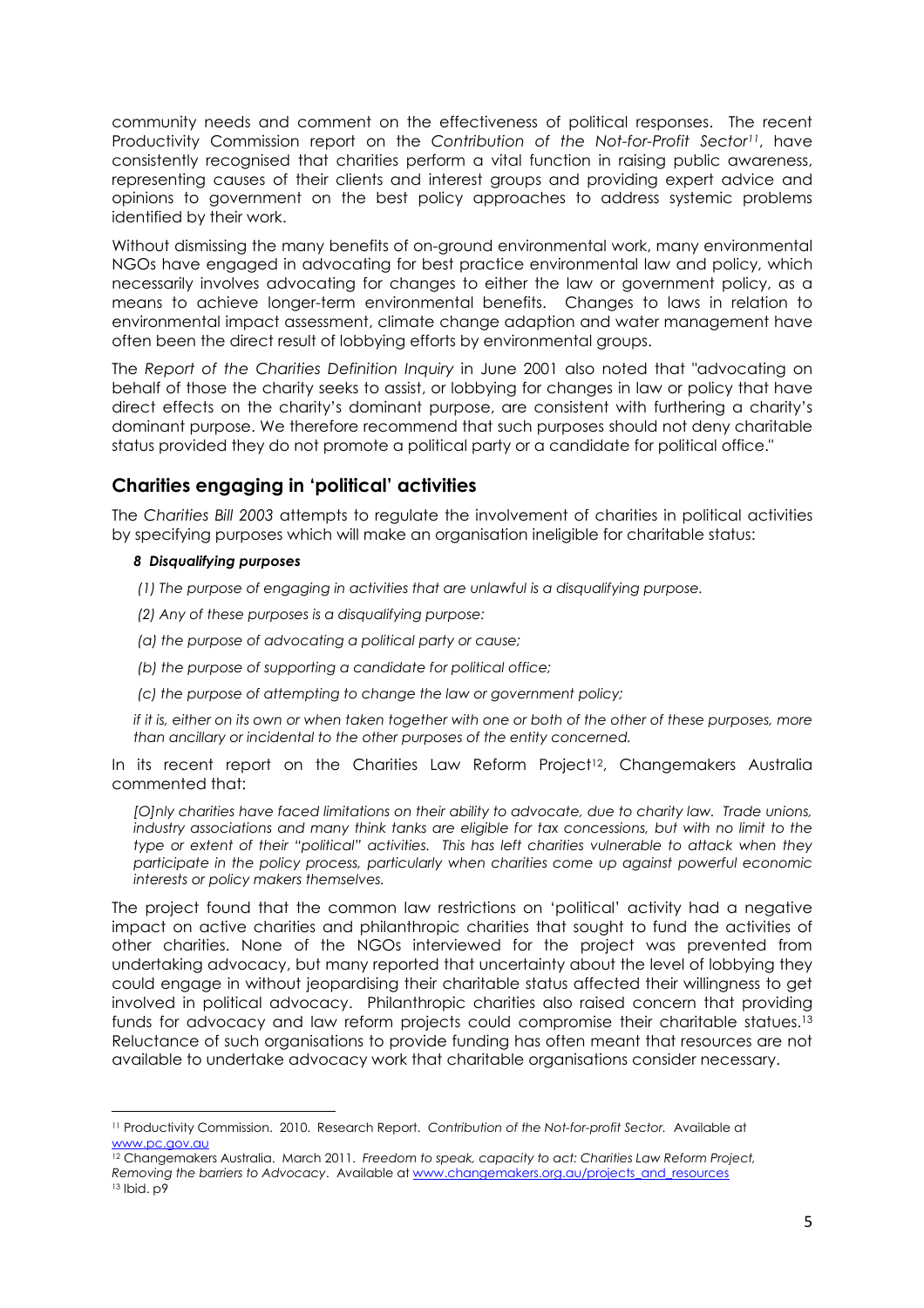EDO Tasmania is concerned that the restrictions on a charitable organisation's ability to engage in political activities such as law reform and lobbying proposed in the Bill may inhibit public debate and compromise democratic processes.

Under the previous government, a range of charitable NGOs (particularly environmental organisations) were criticised for the amount of political advocacy work they engaged in. For example, while Attorney-General, the Hon Philip Ruddock MP wrote an article calling for reform of community legal centre (CLC) funding, citing a concern that CLCs' involvement in political activities detracted from their core services:

*Unfortunately, some centres devote valuable resources to running political campaigns and the promotion of ideological causes, rather than providing legal advice and assistance to Australians in need (as per their Charter).*[14](#page-5-0) 

Funding criteria for some environmental programmes was also amended to prevent funds being used for political advocacy work.1[5 \(T](#page-5-1)he uncertainty created by those comments had the effect of reducing some CLCs' willingness to participate in law reform activities, fearing that their funding wold be jeopardised.[16](#page-5-2) Despite the clarification provided by the *Aid/Watch* decision, there is still an attitude amongst some sectors of the community that environmental NGOs should not participate in lobbying activities.[17](#page-5-3) 

The current Federal Government has stated its commitment to a strong and independent not for profit sector and endorsed the role of constructive advocacy in improving policies, programs and services[.18](#page-5-4) Providing a clear definition of charity, supported by the Draft Tax Ruling 2011/D2, with appropriate guidance regarding legitimate political activities, will be a significant statement from the government in support of the importance of advocacy in a democracy.

EDO Tasmania does not support the inclusion of "attempting to change the law or government policy" or "advocating a political cause" as a disqualifying purpose or subject to a requirement that the activities be "ancillary or incidental". EDO Tasmania considers that, consistent with the *Aid/Watch* decision, charities should be able to engage in any amount of 'political' advocacy, provided it is directed towards furthering the charitable objectives of the organisation.

 EDO Tasmania recommends that paragraph 8(2)(c) of the *Charities Bill 2003* be deleted, and paragraph 8(2)(a) be restricted to advocating for political parties.

## *Political comment*

EDO Tasmania supports open and informed public debate and recognises that comments by NGOs regarding a political party's policies can play a role in informing the public about a particular aspect of the law, or its application. Contributing to public debate in this way can further the charitable objectives of an organisation and provide impetus for legal change.

 EDO Tasmania recommends that the definition of charity, and any guidance provided by the ACNC, allow a charitable organisation to comment upon the policies or activities of a particular party or candidate, provided the commentary relates to the charitable purposes of the organisation.

<span id="page-5-1"></span><span id="page-5-0"></span>

<sup>&</sup>lt;sup>14</sup> Hon Philip Ruddock, "Community Legal Centre Reform", *The Party Room*, Issue 4, Spring 2006, p4<br><sup>15</sup> For example, the GVESHO programme guidelines were amended in 2006 to provide that funds could not be used for "political advocacy"

<span id="page-5-3"></span><span id="page-5-2"></span>

<sup>&</sup>lt;sup>16</sup> No, 11, above. p20<br><sup>17</sup> See, for example, Chris Kenny's article in the Australian, 19 March 2011, "*Taken for granted: how tax dollars are helping to fund green agendas*". 18 Australian Government, *National Compact – Working Together*, 2010, p3.

<span id="page-5-4"></span>